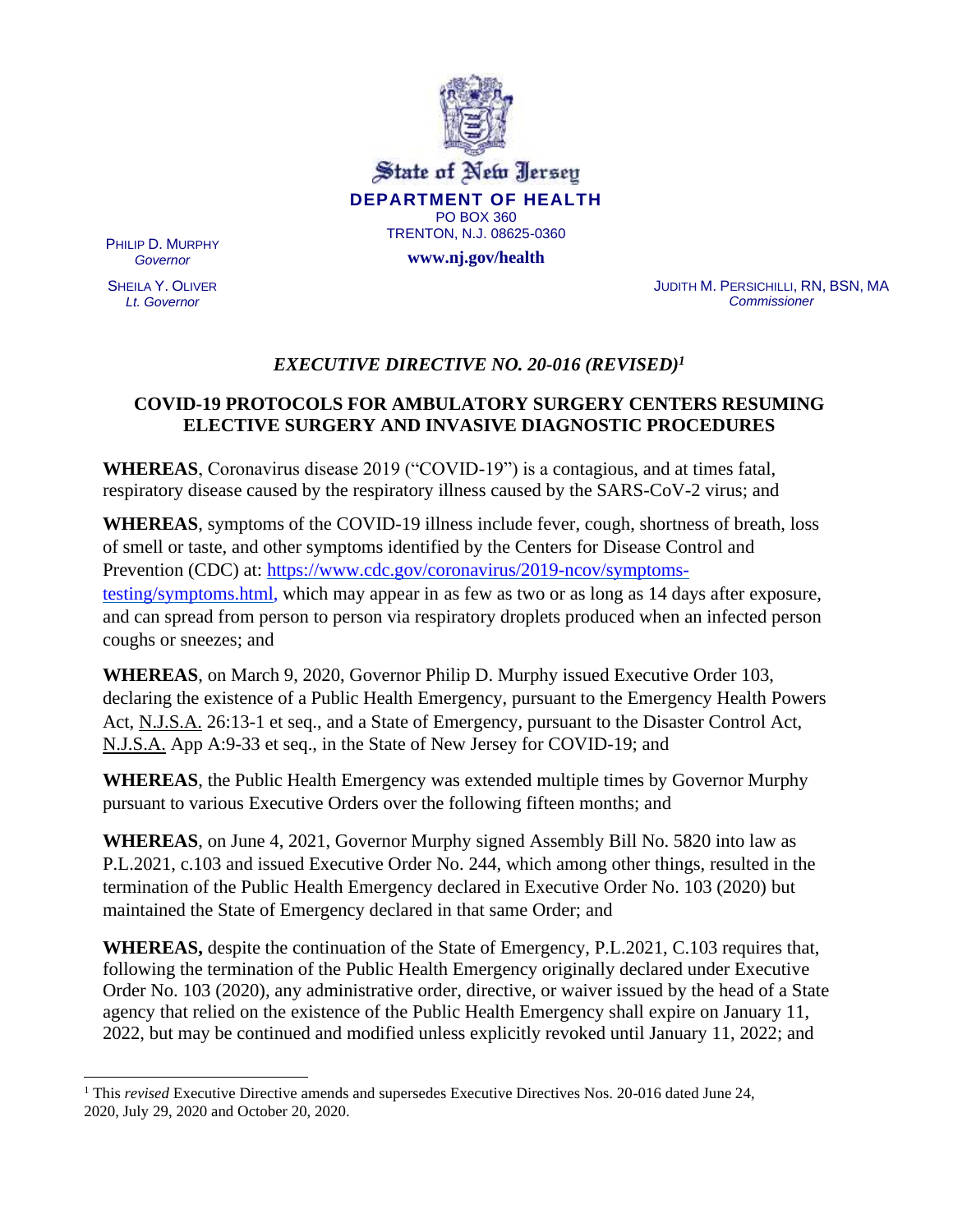**WHEREAS,** by its own terms, P.L.2021, c.103 does not diminish, limit, or impair the powers of any head of a State agency pursuant to the provisions of the Civilian Defense and Disaster Control Act; and

**WHEREAS**, as confirmed cases of COVID-19 and related fatalities continued to rise, on March 23, 2020, Governor Murphy issued Executive Order No. 109 (2020) which ordered that as of 5:00 p.m. on Friday, March 27, 2020, all "elective" surgeries performed on adults, whether medical or dental, and all "elective" invasive procedures performed on adults, whether medical or dental, would be suspended in New Jersey; and

**WHEREAS**, this step was necessary at the time because hospitalizations, intensive care unit admissions, and ventilator usage was rapidly spiking, and these surgeries and procedures, whether undertaken in a hospital, ambulatory surgery center or providers office, necessarily drew upon the skill and time of critical health care and involved the use of equipment and supplies that were needed to treat those who were critically ill; and

**WHEREAS**, the suspension of these surgeries and procedures preserved the capacity of our healthcare system to deal with the surge of COVID-19 cases, which reached its maximum impact on the healthcare system in the middle of April 2020. Since then, however, the rate of confirmed COVID-19 cases in New Jersey has decreased substantially; and

**WHEREAS**, the provision in Executive Order 109 that the Executive Order shall not be construed in any way to limit access to the full range of family planning services and procedures,including terminations of pregnancies, whether in a hospital, ambulatory surgery center, physician office, or other location, remains in effect and waives COVID-19 testing requirements for these patients; and

**WHEREAS**, Governor Murphy issued Executive Order No. 145 (2020) on May 15, 2020 permitting the resumption of elective surgeries and invasive procedures in hospital and ambulatory surgery centers beginning on May 26, 2020, subject to a Directive developed by the Department of Health; and

**WHEREAS**, for the purpose of this document, a COVID-19 positive patient is defined as a patient who has been diagnosed with COVID-19 but has not yet had isolation precautions discontinued as defined at:<https://www.cdc.gov/coronavirus/2019-ncov/hcp/disposition-in-home-patients.html> and [https://www.cdc.gov/coronavirus/2019-ncov/hcp/disposition-hospitalized-patients.html;](https://www.cdc.gov/coronavirus/2019-ncov/hcp/disposition-hospitalized-patients.html) and

**WHEREAS**, COVID-19 cases have been on the decline and as of May 15, 2021 and the statewide COVID-19 Activity Level Index (CALI) score is two (2), meaning moderate or low COVID-19 activity in most of the state:

[https://www.nj.gov/health/cd/documents/topics/NCOV/COVID\\_19\\_Report\\_Week\\_2021\\_19.pdf;](https://www.nj.gov/health/cd/documents/topics/NCOV/COVID_19_Report_Week_2021_19.pdf) and

**WHEREAS**, hospitalizations and ventilator use have also been on the decline; and

**WHEREAS**, the State of New Jersey has lifted the majority of remaining COVID-19 restrictions over the last few months, with limited protocols remaining in effect in certain higher risk settings; and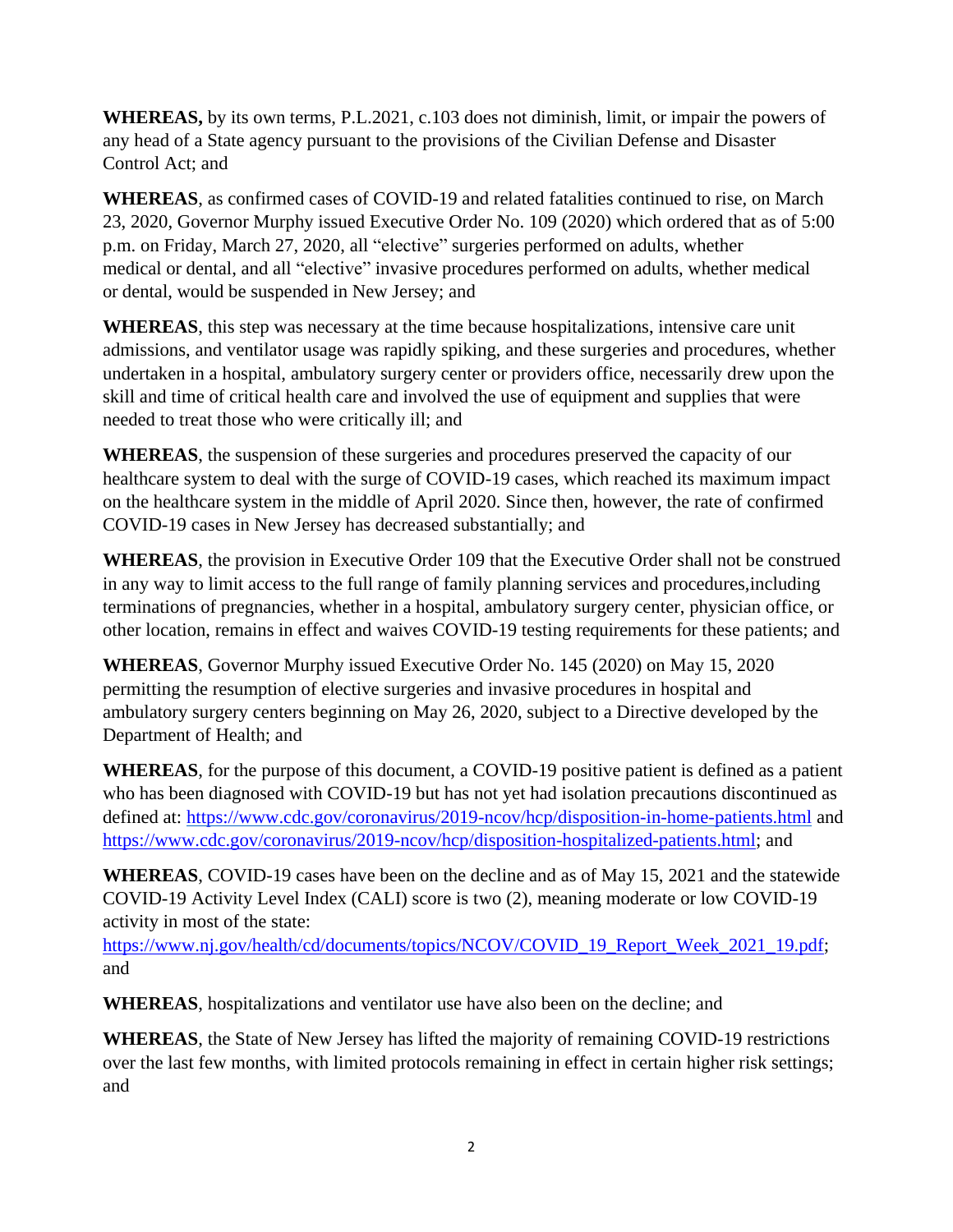**WHEREAS**, because of the significant improvement in critical COVID-19 metrics and the progress of the State's vaccination program, it is appropriate at this time to amend the restrictions placed on ambulatory surgery centers; and

**WHEREAS,** P.L.2021, c.104 permits such amendments, even though the Public Health Emergency has been terminated.

**NOW, THEREFORE, I, JUDITH PERSICHILLI**, Commissioner of the Department of Health, hereby ORDER and DIRECT the following:

- *i. Ambulatory surgery centers resuming elective surgeries and invasive procedures are required to take these additional steps to protect the healthcare workforce and patients being served:*
	- a. Comply with State, Centers for Medicare and Medicaid Services (CMS) and CDC guidelines to protect against further spread of COVID-19;
	- b. Institute screening of all healthcare personnel (HCP) for symptoms of COVID-19 and have policies in place for removal of symptomatic employees from the workplace, regardless of COVID-19 vaccination status;
	- c. Enforce physical distancing and use of well-fitting source control (e.g., well-fitting facemasks) requirements in work areas and common areas following CDC and NJDOH guidelines, whenever practicable;
	- d. Require use of well-fitting source control for all healthcare personnel (HCP) and patients regardless of COVID-19 vaccination status, except patients receiving services that prevent the use of a mask or are unable to wear a mask in accordance with CDC guidance: [https://www.cdc.gov/coronavirus/2019-ncov/prevent-getting](https://www.cdc.gov/coronavirus/2019-ncov/prevent-getting-sick/cloth-face-cover-guidance.html)[sick/cloth-face-cover-guidance.html;](https://www.cdc.gov/coronavirus/2019-ncov/prevent-getting-sick/cloth-face-cover-guidance.html)
	- e. Continue to maintain an established plan for cleaning and disinfecting the facility, including equipment and high touch surfaces prior to use and in between patients; and
	- f. Continue to monitor community surge status and be prepared to modify clinical services as appropriate.
		- i. CDC Framework for Healthcare Systems Providing Non-COVID-19 Clinical Care During the COVID-19 Pandemic: [https://www.cdc.gov/coronavirus/2019](https://www.cdc.gov/coronavirus/2019-ncov/hcp/framework-non-COVID-care.html) [ncov/hcp/framework-non-COVID-care.html.](https://www.cdc.gov/coronavirus/2019-ncov/hcp/framework-non-COVID-care.html)
		- ii. CDC Preparedness Tools for Healthcare Professionals and Facilities Responding to COVID-19: [https://www.cdc.gov/coronavirus/2019](https://www.cdc.gov/coronavirus/2019-ncov/hcp/preparedness-checklists.html) [ncov/hcp/preparedness-checklists.html.](https://www.cdc.gov/coronavirus/2019-ncov/hcp/preparedness-checklists.html)
		- iii. CDC COVID-19 Surge tool: [https://www.cdc.gov/coronavirus/2019](https://www.cdc.gov/coronavirus/2019-ncov/hcp/covidsurge.html) [ncov/hcp/covidsurge.html.](https://www.cdc.gov/coronavirus/2019-ncov/hcp/covidsurge.html)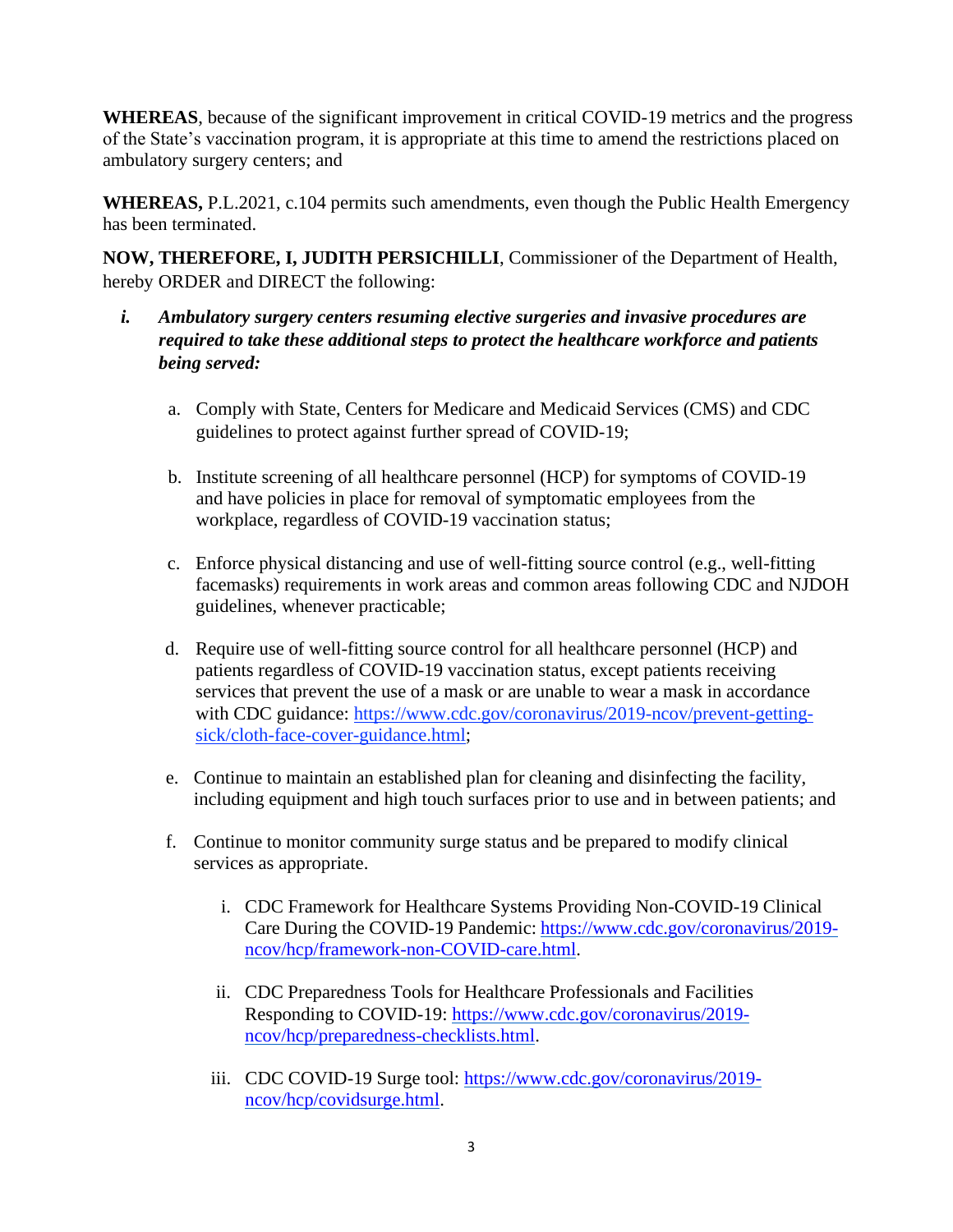## *ii. Ambulatory Surgical Centers are Eligible to Resume Elective Surgeries and Invasive Procedures, Based Upon Current or Potential Capacity:*

- a. Ambulatory surgery centers may resume full scope of services when possible and safe to do so, based on the following guidelines:
	- i. The physical layout and flow of care delivery areas must be configured so that physical distancing is maintained as per CDC and NJDOH guidelines.

## *iii. PPE, Staffing, and other Requirements for Facilities that Resume these procedures:*

- a. Personal Protective Equipment (PPE) is essential to protect healthcare workers and patients. Therefore, the following shall be followed when resuming services:
	- i. Facilities shall have a plan, consistent with CDC and NJDOH recommendations for patient and patient support person use of PPE.
	- ii. Healthcare workers must wear appropriate PPE consistent with CDC and DOH guidance.
		- 1) Universal source control is required for all employees in the facility, regardless of COVID-19 vaccination status.
	- iii. Healthcare workers treating COVID-19 positive and presumptive positive patients and patients under investigation must have competency-based training for utilization of, and access to, appropriate PPE.
	- iv. COVID-19 PPE policies and procedures shall be in place for healthcare workers who are not in direct patient care roles (i.e., front desk registration, schedulers, environmental cleaning workers, etc.).
	- v. Facilities should implement policies for PPE that account for:
		- 1) Adequacy of available PPE supply, with a minimum seven (7) day supply on hand.
		- 2) Competency-based staff training on PPE and optimized use of PPE according to non-crisis standards of care.
		- 3) Policies for the conservation of PPE and surge capacity must be developed and include provisions for any extended use or reuse as well as policies for any extended use or reuse of PPE per CDC and FDA emergency use authorizations (EUAs).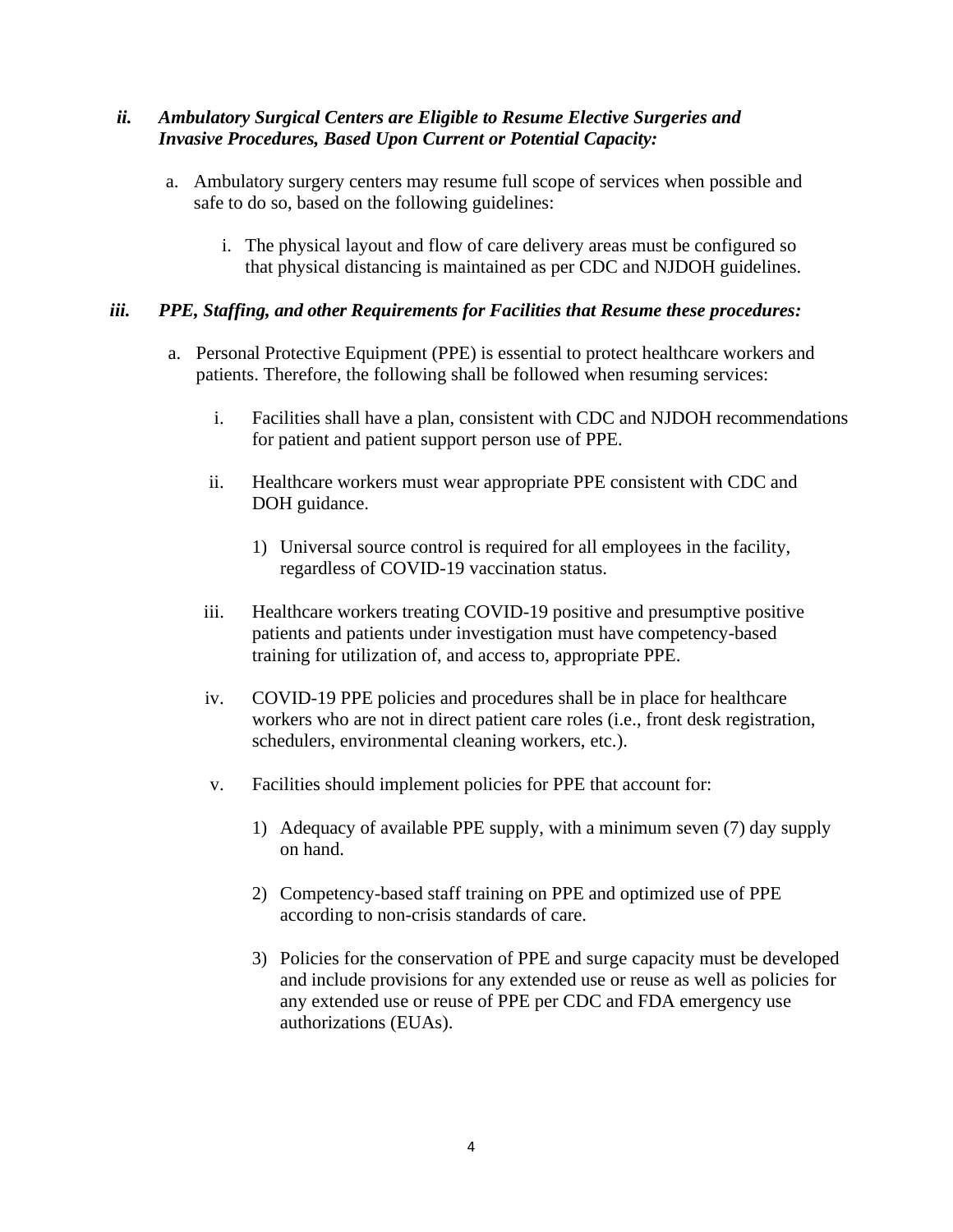## b. Staffing

Ambulatory surgery centers must:

- i. Be staffed with employees who are trained and educated appropriate to planned surgical procedures, patient population and facility resources.
- ii. Implement guidance which addresses the requirements for and frequency of patient and staff testing. Available testing must be utilized as needed to ensure patient and staff safety.
- iii. Provide qualified staff that are readily available to safely perform procedures, provide care to patients and provide follow up to patients as needed.
- c. Disinfection Protocols, Supplies and Equipment Maintenance

Facilities shall implement the following disinfection and cleaning protocols:

- i. Confirm that cleaning and disinfecting supplies are EPA approved SARS-CoV-2 surface disinfectant products [\(https://www.epa.gov/coronavirus/about-list-n](https://www.epa.gov/coronavirus/about-list-n-disinfectants-coronavirus-covid-19-0)[disinfectants-coronavirus-covid-19-0\)](https://www.epa.gov/coronavirus/about-list-n-disinfectants-coronavirus-covid-19-0).
- ii. Ensure adequate supply of hand sanitizer, tissues, and non-touch trash receptacles with disposable liners in all restrooms and patient areas.
- iii. Ensure all equipment is up-to-date on preventative maintenance and tested before use. Check all supplies for expiration dates.
- iv. Take needed action such as removing magazines from waiting areas.
- v. Confirm/update all preventive infection prevention and control policies and procedures in compliance with current CDC guidelines and NJDOH requirements.
- d. Staff COVID-19 Screening
	- i. Staff shall be screened per the CDC: [https://www.cdc.gov/coronavirus/2019](https://www.cdc.gov/coronavirus/2019-ncov/hcp/infection-control-recommendations.html) [ncov/hcp/infection-control-recommendations.html](https://www.cdc.gov/coronavirus/2019-ncov/hcp/infection-control-recommendations.html) and CMS requirements, if the facility is CMS certified: [https://www.cms.gov/files/document/covid](https://www.cms.gov/files/document/covid-flexibility-reopen-essential-non-covid-services.pdf)[flexibility-reopen-essential-non-covid-services.pdf.](https://www.cms.gov/files/document/covid-flexibility-reopen-essential-non-covid-services.pdf)
	- ii. Institute screening of all healthcare personnel (HCP) for symptoms of COVID-19 and have policies in place for removal of symptomatic employees from the workplace, regardless of COVID-19 vaccination status.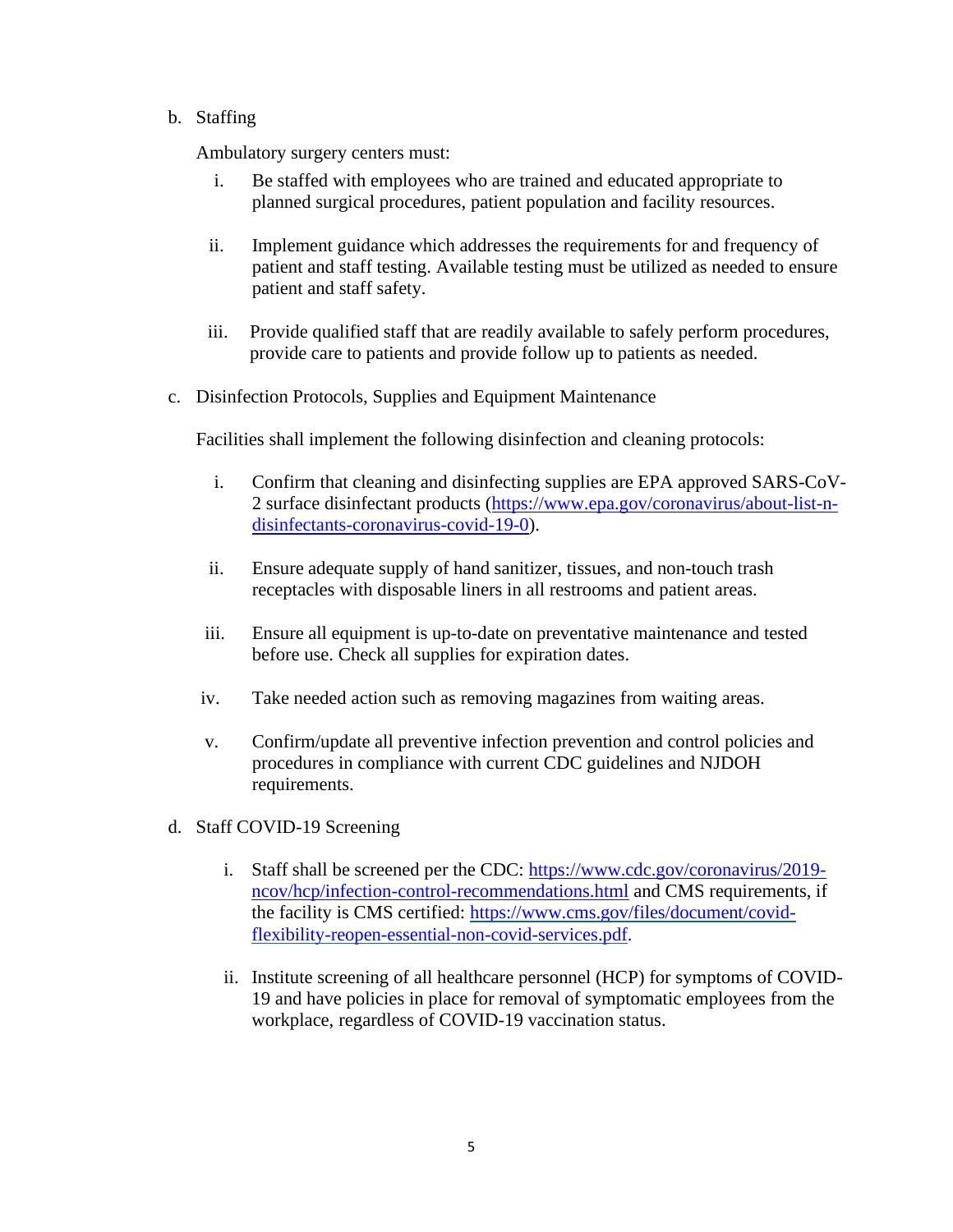- 1) Institute screening of healthcare staff for higher-risk exposure to SARS-CoV-2 and have policies in place for removal or exclusion from the workplace. Refer to NJDOH *Guidance for COVID-19 Diagnosed and/or Exposed Healthcare Personnel* at: [https://www.nj.gov/health/cd/documents/topics/NCOV/Guidance\\_for\\_COV](https://www.nj.gov/health/cd/documents/topics/NCOV/Guidance_for_COVID19_Diagnosed_andor_Exposed_HCP.pdf) [ID19\\_Diagnosed\\_andor\\_Exposed\\_HCP.pdf.](https://www.nj.gov/health/cd/documents/topics/NCOV/Guidance_for_COVID19_Diagnosed_andor_Exposed_HCP.pdf)
- 2) Urge all staff and providers in the facility to get vaccinated against COVID-19 as soon as they can, please visit:<https://covid19.nj.gov/pages/vaccine> for vaccination locations.

#### *iv. Cohorting COVID-19 and Non-COVID-19 Patients*

Ambulatory surgical centers shall not perform procedures on COVID-19 positive patients, unless excepted in Executive Order 109 as an urgent case and nothing in this directive shall be construed to limit access to the full range of family planning services and procedures, including terminations of pregnancies, whether in a hospital, ambulatory surgery center, physician office, or other location. Facilities shall cohort COVID-19 patients and non-COVID-19 patients.

## *v. Requirements that Patients Seeking these Procedures Must Undergo Testing, Self Quarantine, and Other Preventive Measures*

- a. Scheduling must be coordinated to promote physical distancing:
	- i. Minimize time in waiting area and organize chairs and furniture in a manner to accommodate current physical distancing recommendations.
	- ii. Signage which addresses hand hygiene, respiratory hygiene, cough etiquette and to immediately report signs/symptoms of illness, or fever to staff must be posted in language(s) appropriate to those served at all entrances and in waiting areas.
- b. Testing
	- i. Patients are exempt from pre-procedural COVID-19 testing and self-quarantine if the patient:
		- 1) Provides proof of full COVID-19 vaccination (2 weeks after their second dose in a 2-dose series or 2 weeks after a single-dose vaccine) and is currently asymptomatic. Facilities may keep a copy of the card or note vaccination status in the patient's chart; or
		- 2) Has tested positive for SARs-COV-2 within the last 90 days and completed the appropriate isolation and is currently asymptomatic.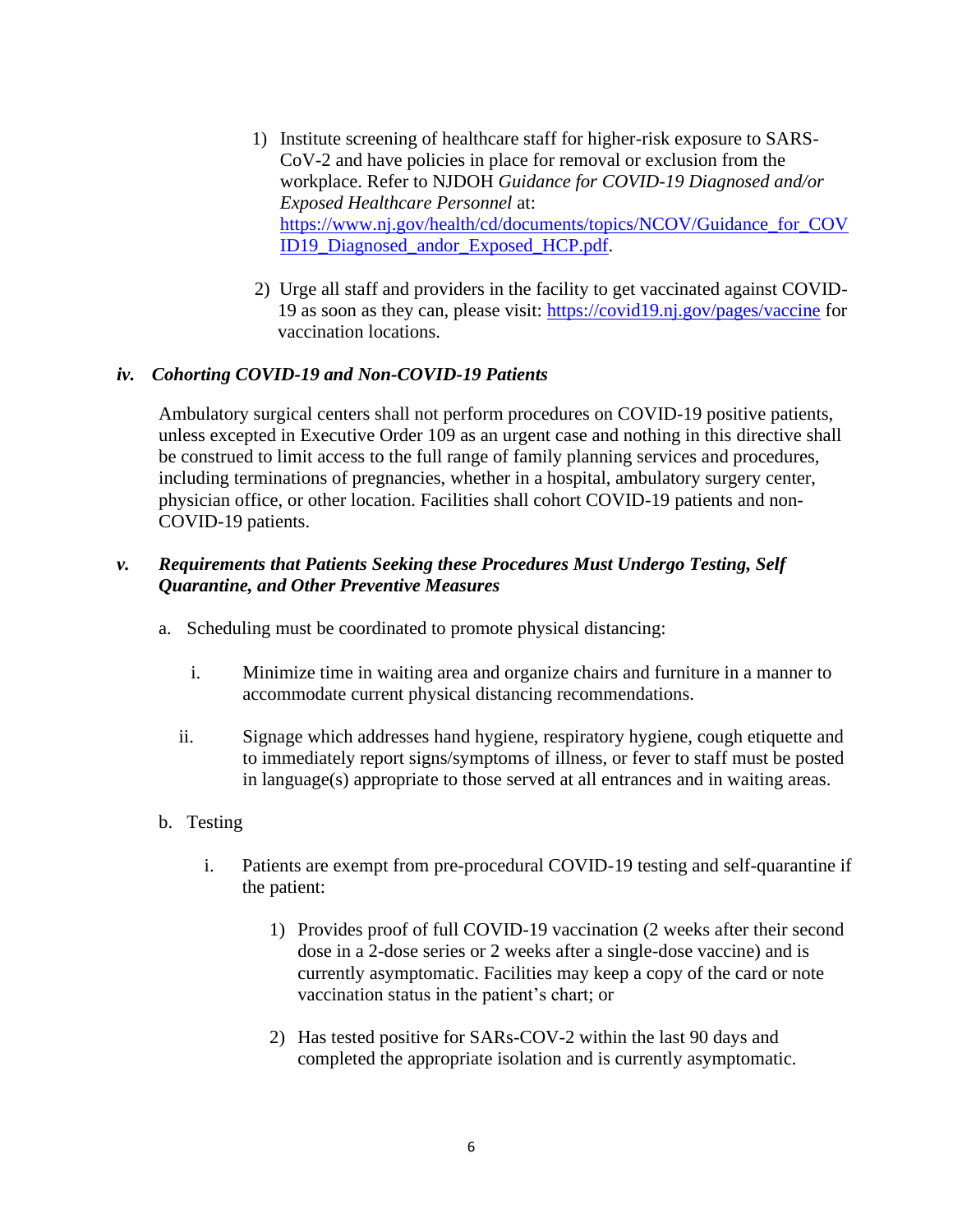- 3) However, facilities may elect to use COVID-19 testing of these individuals as results might continue to be useful in some situations to inform the type of infection control precautions used (e.g., room assignment/cohorting, or PPE used). CDC guidance for testing vaccinated individuals can be found here: [https://www.cdc.gov/coronavirus/2019](https://www.cdc.gov/coronavirus/2019-ncov/hcp/infection-control-after-vaccination.html#anchor_1619116637758) [ncov/hcp/infection-control-after](https://www.cdc.gov/coronavirus/2019-ncov/hcp/infection-control-after-vaccination.html#anchor_1619116637758)[vaccination.html#anchor\\_1619116637758.](https://www.cdc.gov/coronavirus/2019-ncov/hcp/infection-control-after-vaccination.html#anchor_1619116637758)
- ii. For patients who do not meet the testing requirement in section (b.)(i.) above, the facility must ensure that each patient has been tested (specimen collected and negative result received) within a six-day maximum before a scheduled procedure. If a negative test result is not received by the facility before or on day six, after collection, then the facility has the following options:
	- 1) To reschedule the procedure until after the test results are received as long as the patient continues to follow the requirements in section (f.) below while awaiting the test results; or
	- 2) To proceed with the procedure as scheduled, provided the decision to proceed with the procedure as scheduled without a test result is based on a clinical assessment performed by a physician prior to surgery evaluating the risk involved if the patient is COVID-19 positive during the procedure. The physician performing the assessment must note the rationale why awaiting the test result is not necessary and it is appropriate to move forward with the procedure in the patient's medical record. The facility shall follow the infection control requirements in **section (e)(ii)** below when performing a procedure in these circumstances.
- iii. Any specimen collection method (e.g., swab or saliva) is acceptable. The test performed must be for viral detection, with a preference for nucleic acid amplification test (such as PCR). All tests shall be either approved by the U.S. Food andDrug Administration (FDA), authorized by the FDA through an Emergency Use Authorization, or approved by the New Jersey Clinical Laboratory Improvement Services as permitted by the FDA.
- iv. Further information about testing can be found in the letter below from the NJDOH Public Health Laboratories: [https://www.nj.gov/health/cd/documents/topics/NCOV/COVID\\_SerologyLetter\\_](https://www.nj.gov/health/cd/documents/topics/NCOV/COVID_SerologyLetter_PHEL.pdf) [PHEL.pdf](https://www.nj.gov/health/cd/documents/topics/NCOV/COVID_SerologyLetter_PHEL.pdf)
- v. Antibody tests, which determine whether or not antibodies (IgG, IgA,IgM, etc.) to COVID-19 are present, may not be used to fulfill the requirements of this Directive.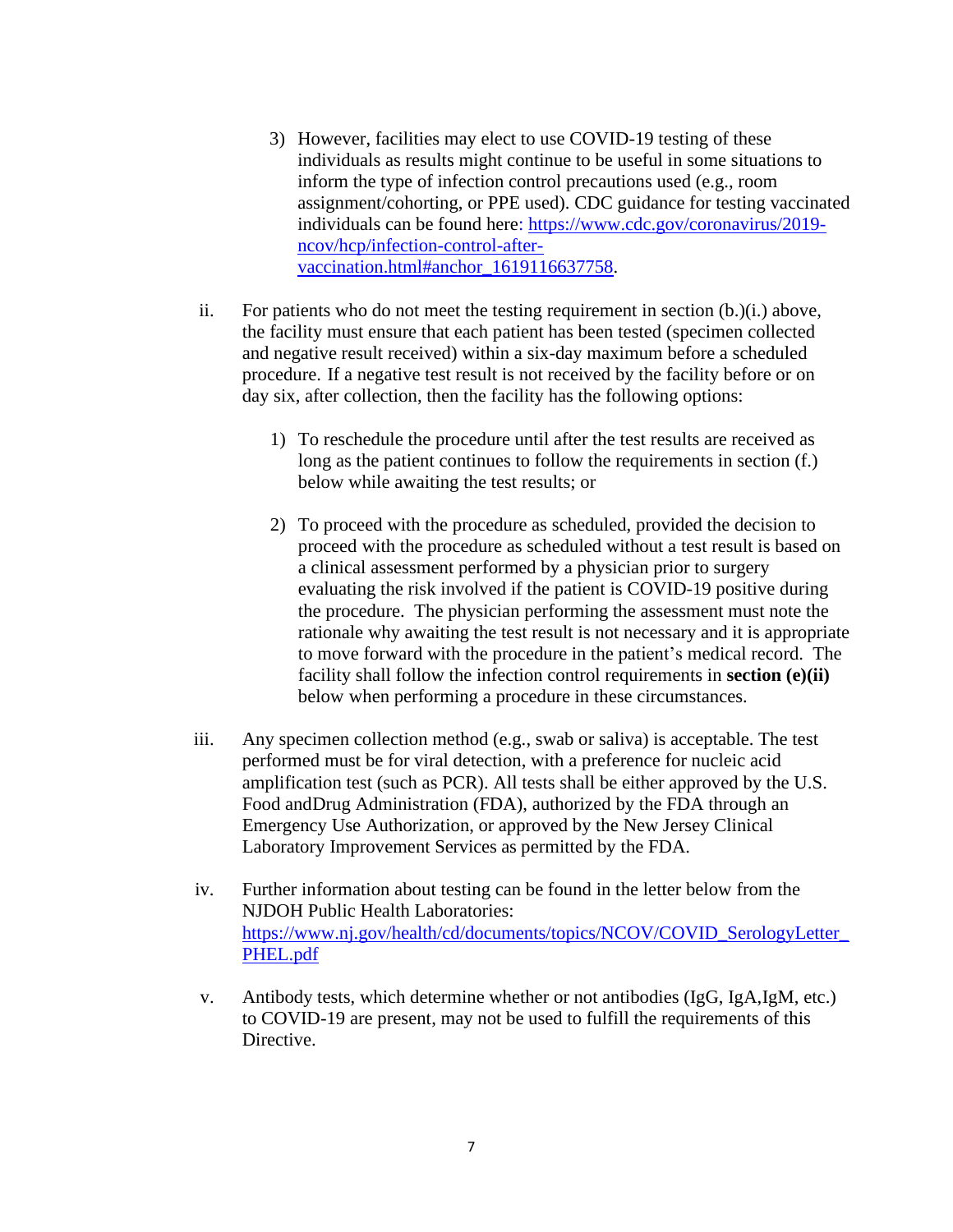- vi. All facilities that perform COVID-19 point of care tests (such as antigen tests) in their facilities must possess a federal Clinical Laboratory Improvement Amendment (CLIA) Certificate. Additional information and application instructions for a CLIA Certificate can be found at: [https://www.nj.gov/health/phel/clinical-lab-imp-](https://www.nj.gov/health/phel/clinical-lab-imp-services/federal_clia.shtml) [services/federal\\_clia.shtml.](https://www.nj.gov/health/phel/clinical-lab-imp-services/federal_clia.shtml)
- vii. Retesting a patient who has tested positive in the last three months is not required or routinely recommended if the patient remains asymptomatic and has completed appropriate isolation as defined at: [https://www.cdc.gov/coronavirus/2019-](https://www.cdc.gov/coronavirus/2019-ncov/hcp/disposition-in-home-patients.html) [ncov/hcp/disposition-in-home](https://www.cdc.gov/coronavirus/2019-ncov/hcp/disposition-in-home-patients.html)[patients.html](https://www.cdc.gov/coronavirus/2019-ncov/hcp/disposition-in-home-patients.html) and [https://www.cdc.gov/coronavirus/2019-ncov/hcp/disposition](https://www.cdc.gov/coronavirus/2019-ncov/hcp/disposition-hospitalized-patients.html)[hospitalized-patients.html.](https://www.cdc.gov/coronavirus/2019-ncov/hcp/disposition-hospitalized-patients.html) Such testing should be performed if a clinician has the reasonable suspicion that the patient may be infectious for COVID-19.
- viii. It is recommended that facilities contract with a laboratory and that the contract includesprioritization of testing to ensure that results are received in a timely manner and no later than six (6) days after specimen collection.
- c. Facilities shall counsel patients that the following is required for the patient's procedure to be performed as scheduled:
	- i. Unvaccinated or partially vaccinated patients need to self-quarantine in their residence or other location following testing and up until the day of surgery is necessary;
	- ii. Within the location of self-quarantine, physical distancing is necessary and use of source control is necessary when physical distancing is not possible;
	- iii. Immediately inform the facility if there is any close contact with a suspected or confirmed case of COVID-19;
	- iv. Immediately inform the facility if there is any close contact with a person with symptoms consistent with COVID-19; and
	- v. Immediately inform the facility if the patient develops any symptoms consistent with COVID-19 during the time between when the COVID-19 test was collected and when the procedure is performed.
- d. Time-sensitive procedures that would endanger the health of the patient if delayed may be performed on a patient without a current test result, if:
	- i. The physician documents that the patient's health will be endangered if the procedure is delayed; and,
	- ii. The following infection control protocols are followed: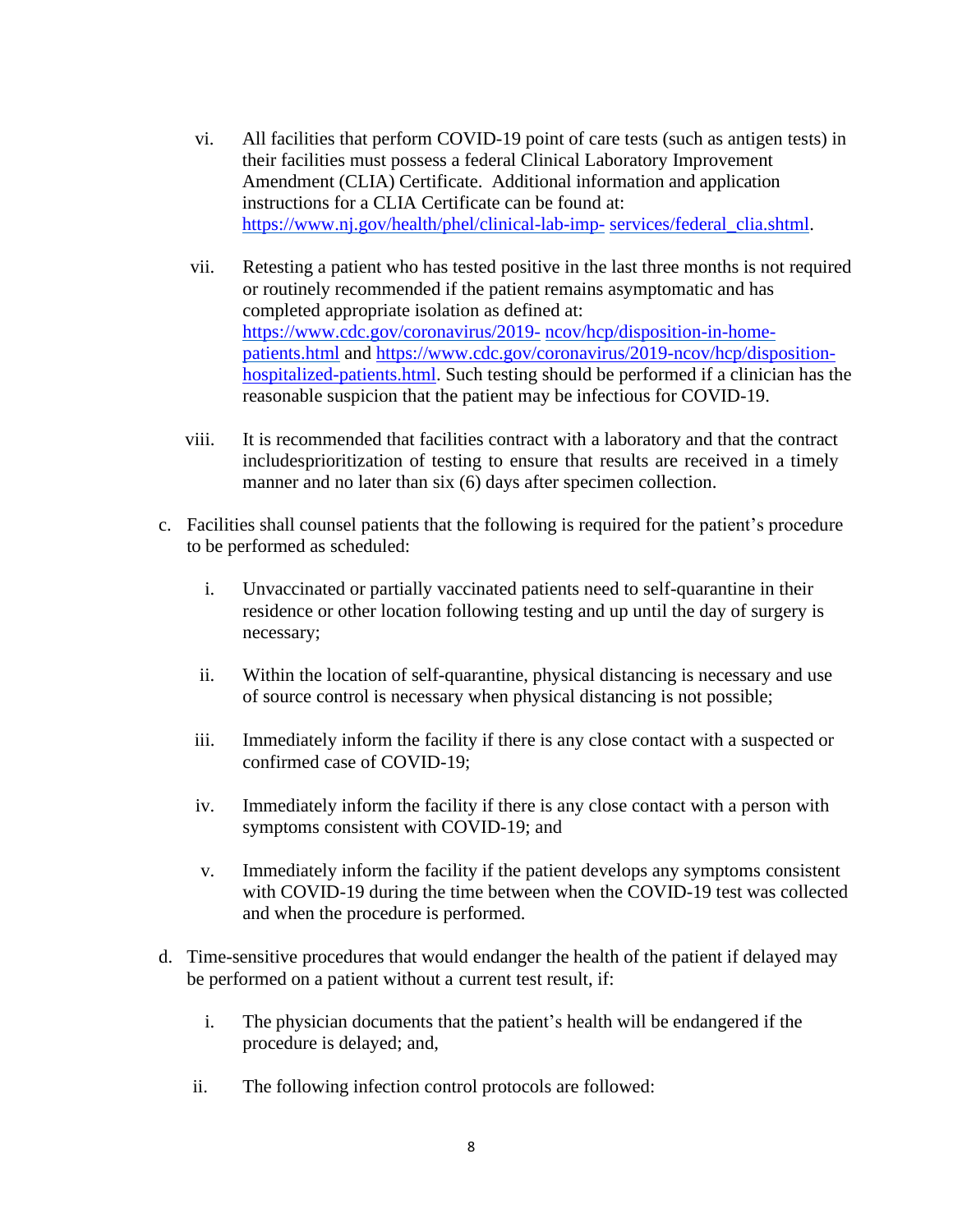- 1) All persons should refrain from entering the vacated procedure room until sufficient time has elapsed for enough air exchanges to remove potentially infectious particles (more information on clearance rates under differing ventilation conditions is available at: [https://www.cdc.gov/infectioncontrol/guidelines/environmental/appendix/](https://www.cdc.gov/infectioncontrol/guidelines/environmental/appendix/air.html#tableb1) [air.html#tableb1\)](https://www.cdc.gov/infectioncontrol/guidelines/environmental/appendix/air.html#tableb1). The time to enter the room depends on the procedure that was performed, the type of PPE the staff entering the room is wearing and the air exchange rate of the room. For aerosol generating procedures, follow CDC guidelines for aerosol generating procedures including administrative and engineering controls and use of appropriate PPE: [https://www.cdc.gov/coronavirus/2019-ncov/hcp/infection-control](https://www.cdc.gov/coronavirus/2019-ncov/hcp/infection-control-faq.html#surgical)[faq.html#surgical;](https://www.cdc.gov/coronavirus/2019-ncov/hcp/infection-control-faq.html#surgical) and,
- 2) After the time for air exchanges in (1) above has elapsed, the room should undergo appropriate cleaning and surface disinfection before it is returned to routine use. If air exchange information is not currently available, the surgery center should refer to policies and procedures established for care of an active tuberculosis patient.

## *v. Support Persons for Patients Undergoing Same-Day Surgery or Procedures*

- a. Support persons, vaccinated or unvaccinated will be allowed, as permitted below or in waivers from NJDOH available at: [https://nj.gov/health/legal/covid19/.](https://nj.gov/health/legal/covid19/)
	- i. Pediatric patients may have both parents or guardians;
	- ii. Patients undergoing same-day surgery or procedure may be accompanied to the facility by a companion and that companion may remain with the patient through the initial intake process while following all recommended infection prevention and control requirements (e.g. well-fitting source control, physical distancing) regardless of COVID-19 vaccination status, and may rejoin the patient for discharge;
	- iii. Support person(s) may not be present during procedures or in the recovery room **except for pediatrics, childbirth, and patients with an intellectual, developmental, physical or other cognitive disability requiring support; and**
	- iv. Support person(s), parents or guardians must be screened for exposure to and symptoms of COVID-19, must be asymptomatic at the time of the procedure, and must follow all recommended infection prevention and control requirements (e.g., well-fitting source control, physical distancing), regardless of COVID-19 vaccination status.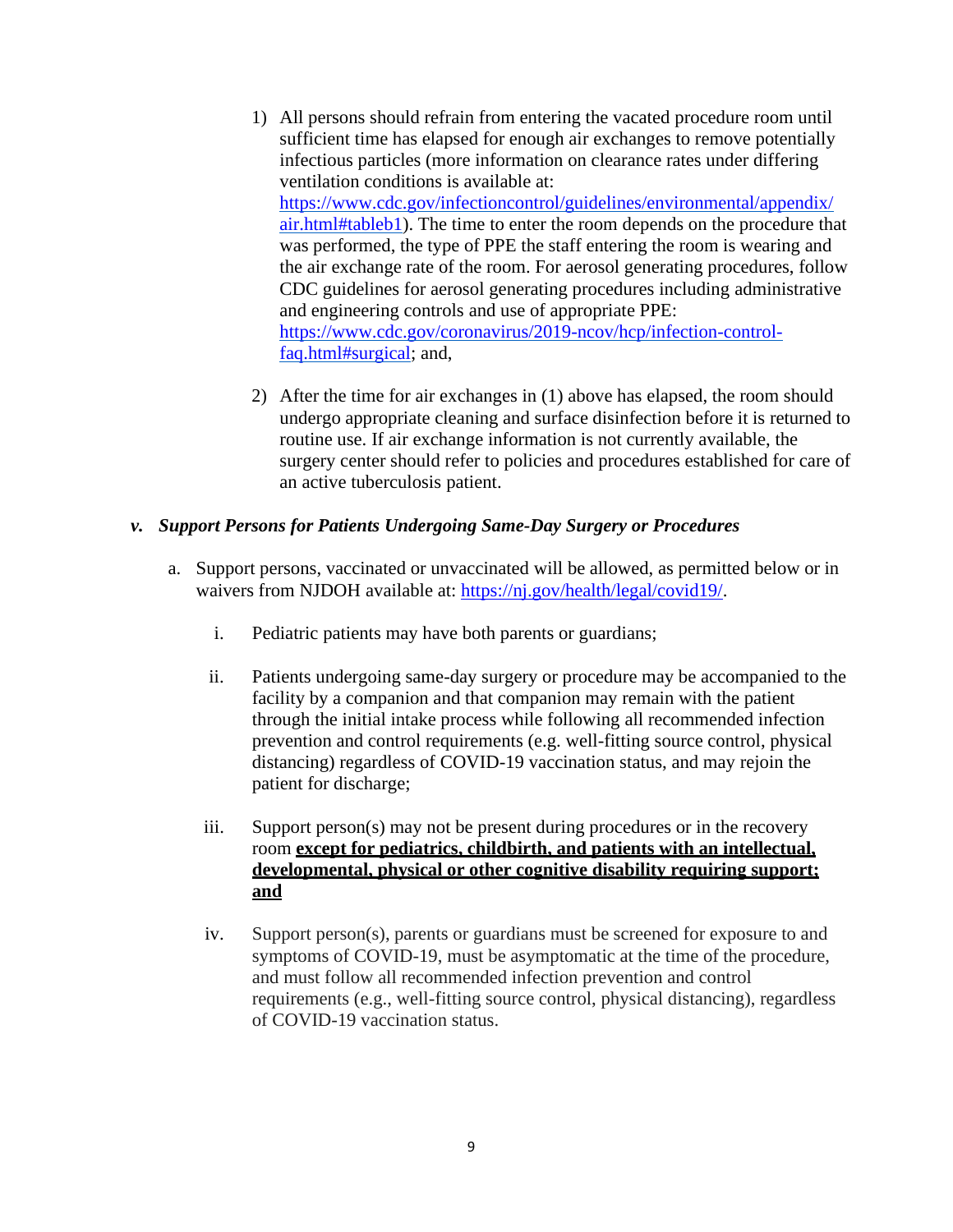## *vi. Policies Surrounding Visitors, Vendors, Consultants and Students*

- a. Ambulatory surgical centers must continue to prioritize the safety and well-being of patients, patient support persons and staff.
- b. **Visitors with COVID-19 symptoms are not allowed in an ambulatory surgical center.** Visitors must be screened and encouraged to be vaccinated. All visitors must adhere to physical distancing and masking requirements. Please visit: <https://covid19.nj.gov/pages/vaccine> for information on how to receive a free COVID-19 vaccine.

## *vii. Policies Surrounding Discharge of Patients After the Procedures are Completed*

a. Ambulatory surgical center discharge policies are not changed.

## *viii. Appendix - Key Resources, Recommendations and Guidance Documents*

- a. The latest DOH Executive Directives and Waivers: <https://nj.gov/health/legal/covid19/> and guidance: [https://www.nj.gov/health/cd/topics/covid2019\\_healthcare.shtml.](https://www.nj.gov/health/cd/topics/covid2019_healthcare.shtml)
- b. The latest guidance from the Centers for Disease Control and Prevention (CDC): [https://www.cdc.gov/coronavirus/2019-ncov/communication/guidance-list.html.](https://www.cdc.gov/coronavirus/2019-ncov/communication/guidance-list.html)

#### Planning:

- c. CDC Guidance for U.S. Healthcare Facilities about Coronavirus (COVID-19) by Facility Type: [https://www.cdc.gov/coronavirus/2019-ncov/hcp/us-healthcare](https://www.cdc.gov/coronavirus/2019-ncov/hcp/us-healthcare-facilities.html)[facilities.html.](https://www.cdc.gov/coronavirus/2019-ncov/hcp/us-healthcare-facilities.html)
- d. CDC Preparedness Tools for Healthcare Professionals and Facilities Responding to COVID-19: [https://www.cdc.gov/coronavirus/2019-ncov/hcp/preparedness](https://www.cdc.gov/coronavirus/2019-ncov/hcp/preparedness-checklists.html)[checklists.html.](https://www.cdc.gov/coronavirus/2019-ncov/hcp/preparedness-checklists.html)

Infection Prevention and Control:

- e. CDC Information for Healthcare Professionals about Coronavirus (COVID-19): [https://www.cdc.gov/coronavirus/2019-nCoV/hcp/index.html.](https://www.cdc.gov/coronavirus/2019-nCoV/hcp/index.html)
- f. CDC Guidance for Cleaning and Disinfecting: [https://www.cdc.gov/coronavirus/2019](https://www.cdc.gov/coronavirus/2019-ncov/community/clean-disinfect/index.html) [ncov/community/clean-disinfect/index.html.](https://www.cdc.gov/coronavirus/2019-ncov/community/clean-disinfect/index.html)

#### PPE:

g. DOH Infection Prevention & Control Resources for COVID-19: [https://www.nj.gov/health/cd/documents/topics/NCOV/COVID19\\_Infection\\_Prev](https://www.nj.gov/health/cd/documents/topics/NCOV/COVID19_Infection_Prevention_and_Control_Resources.pdf) ention and Control Resources.pdf.